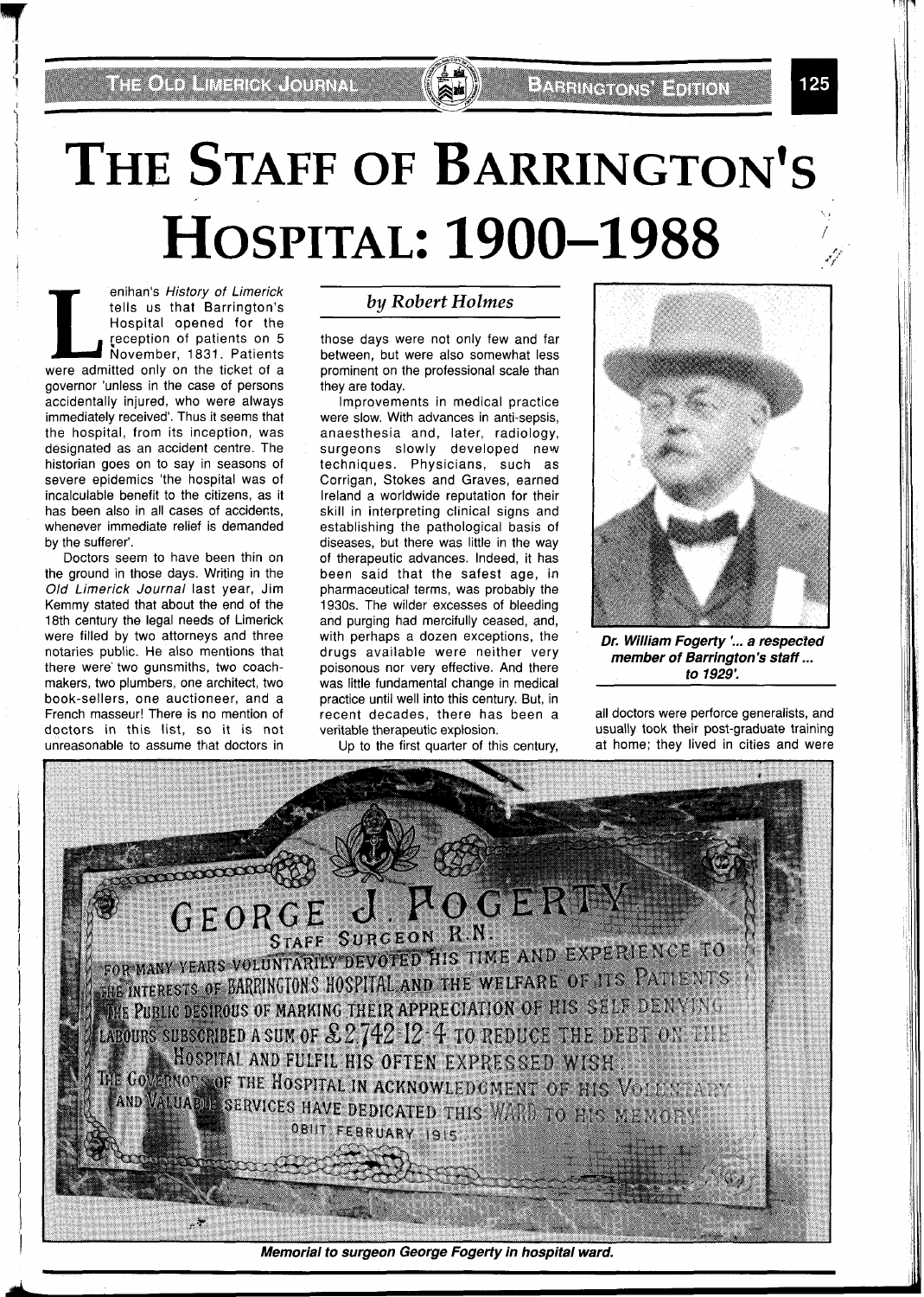**THOLD LINER COLNA** 

126



always readily available, day and night. Holldays were short: there were no 'ansaphones' or fly-by-night locums, and frequent house-calls were the order of the day; home deliveries were common, and obstetrical complications were usually treated in the patient's house.

The somewhat artificial schism between hospital consultants and general practitioners was not then in evidence. It would seem as if the more respected and well-thought-of doctors got on to hospital staffs, but they were all engaged in general practice. Many of the hospital doctors held dispensary posts up to recent times. Dr. Michael Feely, a wellloved practitioner on the staff of St. John's, Dr. John G. Holmes and Dr. Frank Crowe of Barrington's Hospital, all ran dispensaries. Another energetic dispensary doctor, Dr. Cecil Molony, had an attachment to the old County Infirmary in Mulgrave Street. It must have been a great boon for doctors to be able to admit patients directly to hospital, instead of having to spend hours on the telephone, as many G.M.S. doctors do today.

Dr. William Fogerty was a respected member of Barrington's staff from the turn of the century to 1929. Part of his training was in ophthalmology and, by the standards of his day, was a competent eye-surgeon. He had a small laboratory in his home, and did tests there in the evenings, including sputum tests for T.B. A member of a well-known and distinguished Limerick Protestant family, he was also a staunch ecumenist. He lived in O'Connell Street, and used to hang valuable tapestries out of his windows when the Redemptorist Arch-Confraternity processions were passing; this was a token of great respect in those days. Ward 6 in Barrington's Hospital was known as Dr. Fogerty's ward. He had a keen interest in all aspects of Limerick life, and maintained that the **The management committee, June, 1924.** 

reports of the attacks on Jews in Limerick in the early part of this century had been somewhat exaggerated. He stated that, to the best of his knowledge, few members of the Jewish faith had been treated in any of the Limerick hospitals, or by local doctors, for injuries sustained during the unfortunate incidents of 1904.



**Dr. William O'Sullivan** L. **courtlv gentleman** '. **Hon visiting physichn from 9 Feb., 1906, to 5 June, 1954.** 

Dr. John Devane was the doyen of medical practitioners in Limerick for many years. He took his fellowship in surgery in 1909. Two years later, he sat the M.D., and obtained a gold medal in this examination. He also had a diploma in public health. He was a leading member of the staff in both Barrington's and St.

M.D. and a fellowship. He was a be was dispensary doctor to the No. 2 consultant physician to Barrington's for District. He acted also as police surgeon consultant physician to Barrington's for

years. Both he and Dr. Devane were very keen on exercise. Dr. Malone used to don rubber boots - called 'low-cuts', at that time - and walk the bank from Thomond Bridge to Athlunkard Boat Club, after he had finished his hospital sessions in the morning. Dr. Devane's favourite recreation was tramping in the Clare hills.

Doctor William O'Sullivan and Jim Roberts, both members of the staff, were keenly interested in boxing and used to referee local contests. There is a story told that, during the 'Troubles', Jim Roberts was stopped by one of the Auxiliaries while doing a night call. A heated argument ensued, during which Dr. Roberts K.O.'d one of his interrogators, whereupon the other 'Auxie' ran for it. The good doctor then had his victim conveyed to Barrington's Hospital, where he attended his wounds.

When George Clancy and Michael O'Callaghan were murdered by the British forces in 1921, Dr. Roberts was the first medical man on the scene. Incidentally, when a doctor was needed at night at this period, a woman had to act as messenger, as she was less at risk if caught breaking the curfew. Dr. O'Sullivan was honorary secretary to the staff from 1927 to 1954. He was a courtly gentleman, who always wore a sprig of ivy in his lapel. He also ran a pharmacy in William Street.

My father, Dr. John G. Holmes, serve Barrington's and St. John's for more than half a century, from the 1920s to the '70s I feel somewhat diffident in mentioning him here, as I had a great deal of admiration for him. I can testify to his extraordinary work-load. In addition to his<br>hospital duties, he had a large general John's hospitals.<br>
Dr. M.J. Malone also held both an time of much poverty and poor housing. Dr. M.J. Malone also held both an ime of much poverty and poor housing.<br>D. and a fellowship. He was a ich was dispensary doctor to the No. 2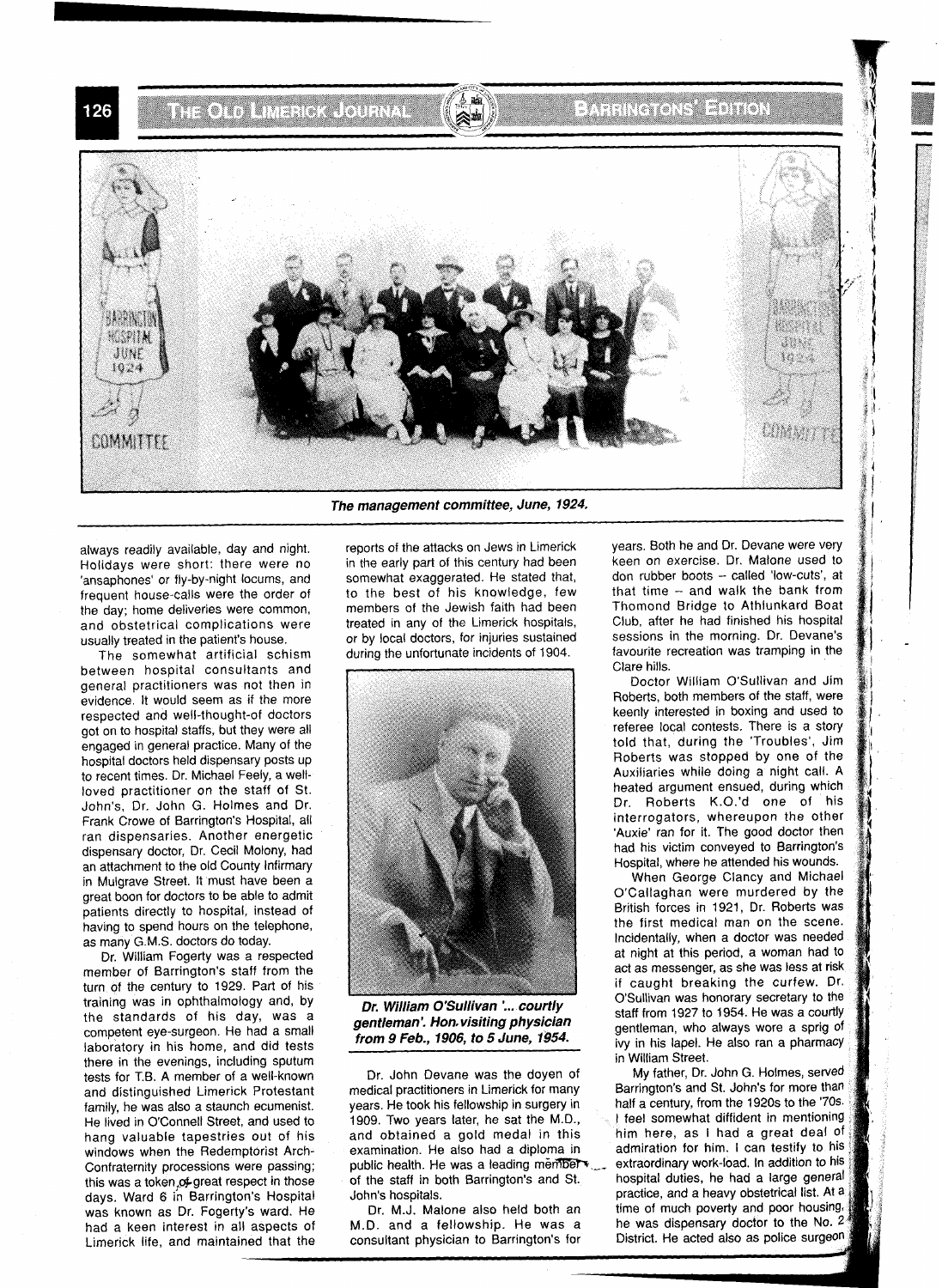## THE OLD LIMERICK JOURNAL

## **BARRINGTONS' EDITION**

127



The operating theatre in the 1920s.



**'Say it with flowers'** ... **Doctors, matrons and some members of the nursing staff, June, 1964.**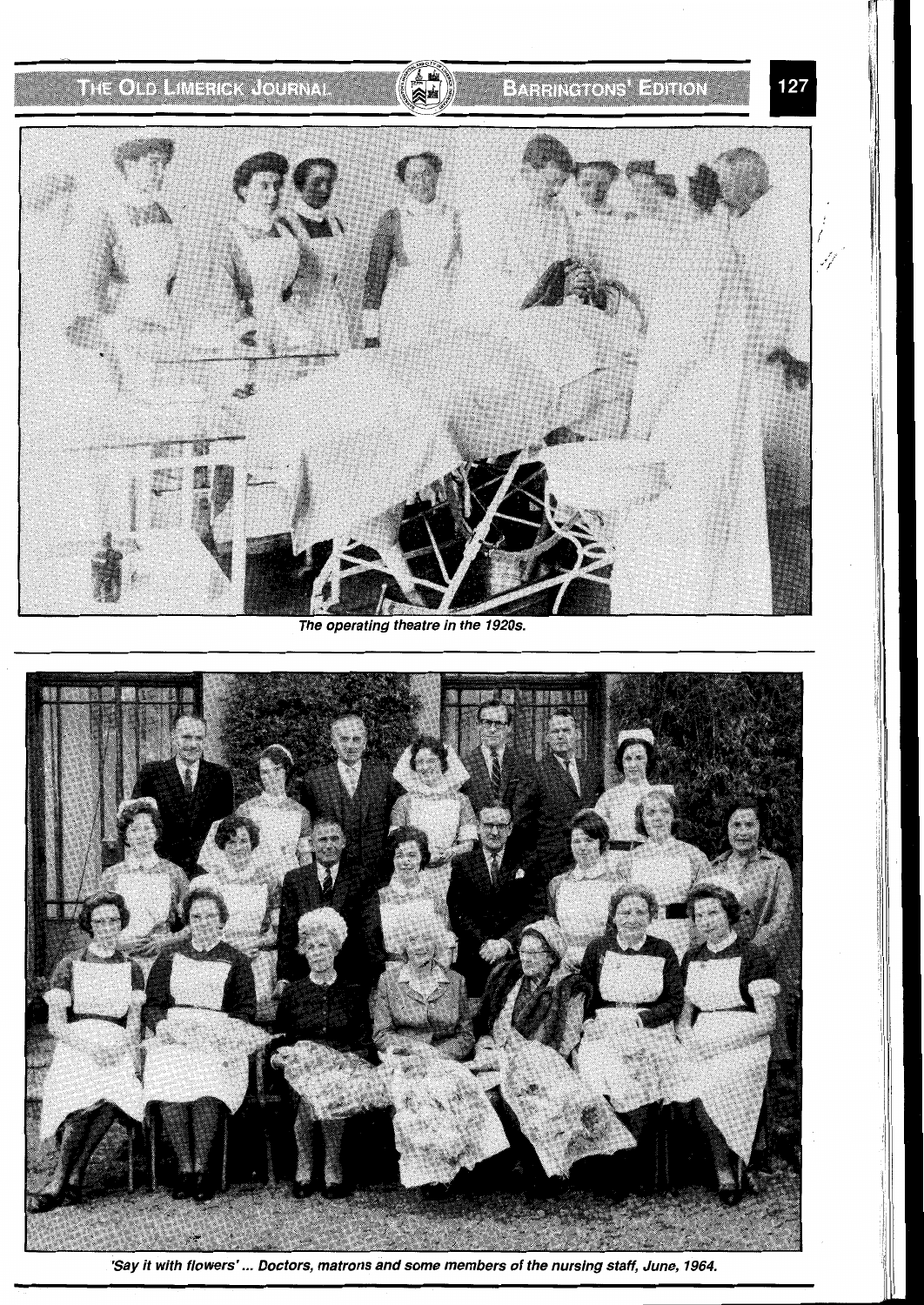for years. He had a particular interest in ophthalmology, and, in the middle of a busy surgery, often spent some of his time in doing a refraction. Indeed, he was ophthalmic physician to Barrington's prior to Dr. Sarah O'Malley taking up duty. He had a very equable temperament, and never hurried a patient, no matter what his or her station.

128

Dr. John Troy and Dr. William Dundon were also stalwart members of staff. Dr. Troy, always quiet and gentle, held the degrees of M.D. and D.P.H. In addition to his other duties, he acted as pathologist to the hospital, until Dr. Gerald Tynan joined the staff. Dr. Dundon worked in Barrington's all his professional life. He was house-surgeon to the hospital from 1919 to 1929, and was then elected to the staff as assistant surgeon and radiologist. He died in 1956.

Dr. Stephen McDonagh graduated from being resident medical officer in 1927 to joining the staff as anaesthetist soon afterwards. Sadly, he died a young man in 1951.

The last three non-specialist doctors to be appointed to Barrington's were doctors Tynan, Crowe and Cullen. Dr. Tynan qualified in 1938, and, as part of his training, worked in Cork Street Fever hospital, where he trained in pathology. He published a paper in the Irish Journal of Medical Science on the diagnosis of diphtheria. When he joined Barrington's initially, he was responsible for pathology in the hospital. He continued this work until Dr. Gerry Furnell took over, and established a laboratory in St. John's Hospital. In 1950, Dr. Tynan became surgeon to the hospital, and from then on



**New operating theatre, dedicated to Donogh O'Malley, February, 1969.** 

concentrated on clinical work. He was a life-long total abstainer, and in his younger days he sported a rather dashing moustache. One of his close relatives also wore a moustache, and was not averse to a few drinks. On one occasion, this worthy castigated a lady hotelier for the poor quality of her stout. She took umbrage and, picking on the wrong Tynan, defended herself vigorously, believing that the bemused doctor had been the offending critic. As can be imagined, some hilarity ensued, and alas, about that time Dr. Gerald's moustache disappeared forever.

Dr. Frank Crowe served as house-

surgeon to the hospital from 1943 to 1949, and in 1950 came on the staff. He was a great colleague. Dr. Stephen McDonagh, who was the anaesthetist in the 1940s, became gravely ill at the end of that decade and died shortly afterwards. Dr. Crowe stepped into the breach, and gave much of the anaesthetics in the hospital in this period. When, through the generosity of Lord Nuffield, Barrington's was given an 'iron lung', Dr. Crowe went to Dublin to learn how to operate this respirator, and it was a great help for some time until more sophisticated appliances came along. Dr. Edward Cullen, cheerful and hard-



**The retirement of Dr. John G. Holmes, after more than 50 years'service.** 

working hospital The clo deeply. The f

-

 $\overline{\phantom{a}}$ 

g\$@%\$:) \$g@\$\$.&,: !!

consult; The son staff in qualifiec Birming Hospital clinics in energetic and adv leading f Dr.

Yorkshi. Midland Barringt played a of the cit

In the trained ( Pat Mch M.A.O. ( assistanl Materni **Barringto** 

Dr. K radiology the Geni the Man taking h McMahc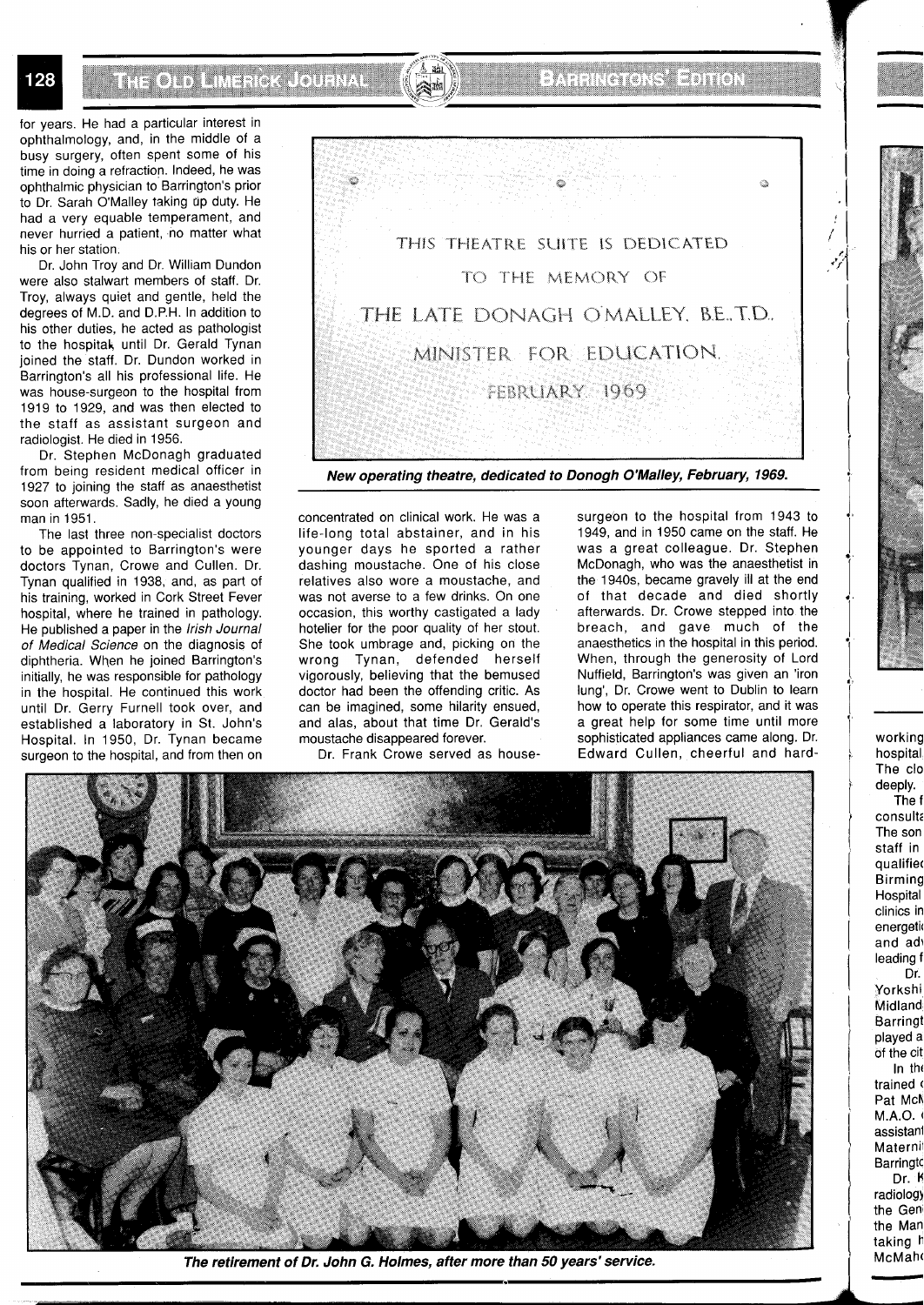

**The retirement of Dr. Michael Roberts, after 49 years' service, April, 1984.** 

working, was a great servant of the hospital, and is still in active practice. The closure of Barrington's hurt him deeply.

The first of the new breed of specialist consultants was Dr. Michael Roberts. The son of Dr. Jim Roberts, he joined the staff in 1936 as ENT consultant. He qualified in 1933, and worked at the Birmingham Ear, Nose and Throat Hospital and at the Kajek and Neumann clinics in Vienna. Michael was skilful and energetic, quick to adopt new techniques and advances, and soon became a leading figure in his chosen speciality.

Dr. Sarah O'Malley had worked in Yorkshire and in the Birmingham Midlands' Eye Hospital before joining Barrington's as ophthalmologist. She Played a prominent part in the cultural life of the city for more than thirty years.

In the next few years, several welltrained consultants joined the staff. Dr. Pat McMahon, gynaecologist, took his MAO. degree in 1943, and had been assistant master to Holles Street National Maternity Hospital before coming to Barrington's.

Dr. K.N. McMahon specialised in radiology, and had held training posts in the General Hospital, B.rmingham, and the Manchester Royal Infirmary before taking his D.M.'R. in 1945. Dr. Anne McMahon was the first consultant

paediatrician to gain a hospital appointment outside Dublin. She had worked as a resident medical officer in the Birmingham Children's Hospital, and obtained her M.D. and M.R.C.P.I. degrees in 1945. She had the distinction of carrying out the first exchange transfusion to treat rhesus incompatability in the new-born outside Dublin. Dermod Devane became consultant surgeon to the hospital a few years later. He had worked in the Post-Graduate Hospital, Hammersmith, and had taken his fellowship in surgery in 1950.

I have given some details of the training of these doctors to show that, for a small hospital in a provincial city without a university, the management boards of Barrington's Hospital adapted quickly to medical progress, and fully appreciated the necessity of well-trained consultant appointments. All these appointees were from Limerick. This was not so much due to nepotism or provincialism as to the paucity of welltrained applicants, for rarely were there ever more than two suitable candidates for any of these posts  $-$  quite a change from the position today, when there is an embarrassing number of superbly <sup>\*</sup> often inundated. When the Hospitals' qualified doctors for any available Commission's representatives eventually position. **inspected the out-patients' section**, one

anaesthetist in 1951, and even he had Limerick connections. Soon after, the surgeon, George Cantillon, came from Cork, and I also joined the medical staff at that time. Later, as vacancies occurred for one reason or another, a number of consultants joined the hospital; these included Dr. William Bennett, pathologist; Dr. John A. Holmes, gynaecologist; and Dr. D. O'Keeffe, ophthalmologist. Dr. Colm Toland came as anaesthetist when Dr. John McCormack moved to St. John's in 1972. Dr. R. Davis came from England to succeed Noel McMahon as radiologist. Another surgeon, Terry McCarthy, and Dr. John Leahy, consultant physician, also joined the staff. The last two specialist appointments were Kevin Manning, ENT surgeon, and Dr. Dermot Molony, gynaecologist.

As well as being a successful surgeon, Dr. Roberts proved to be a most effective medical secretary when he succeeded Dr. O'Sullivan in 1954. For some time, it had been clear that a new outpatients' department was needed to replace the old department, then located in the basement; the toilet facilities were poor, and at high tides the floors were Commission's representatives eventually The first 'outsider' was Dr. John of the group said he thought it was as McCormack, when he was appointed good as some similar departments in

~g. Dr.

hard-

—<br>T